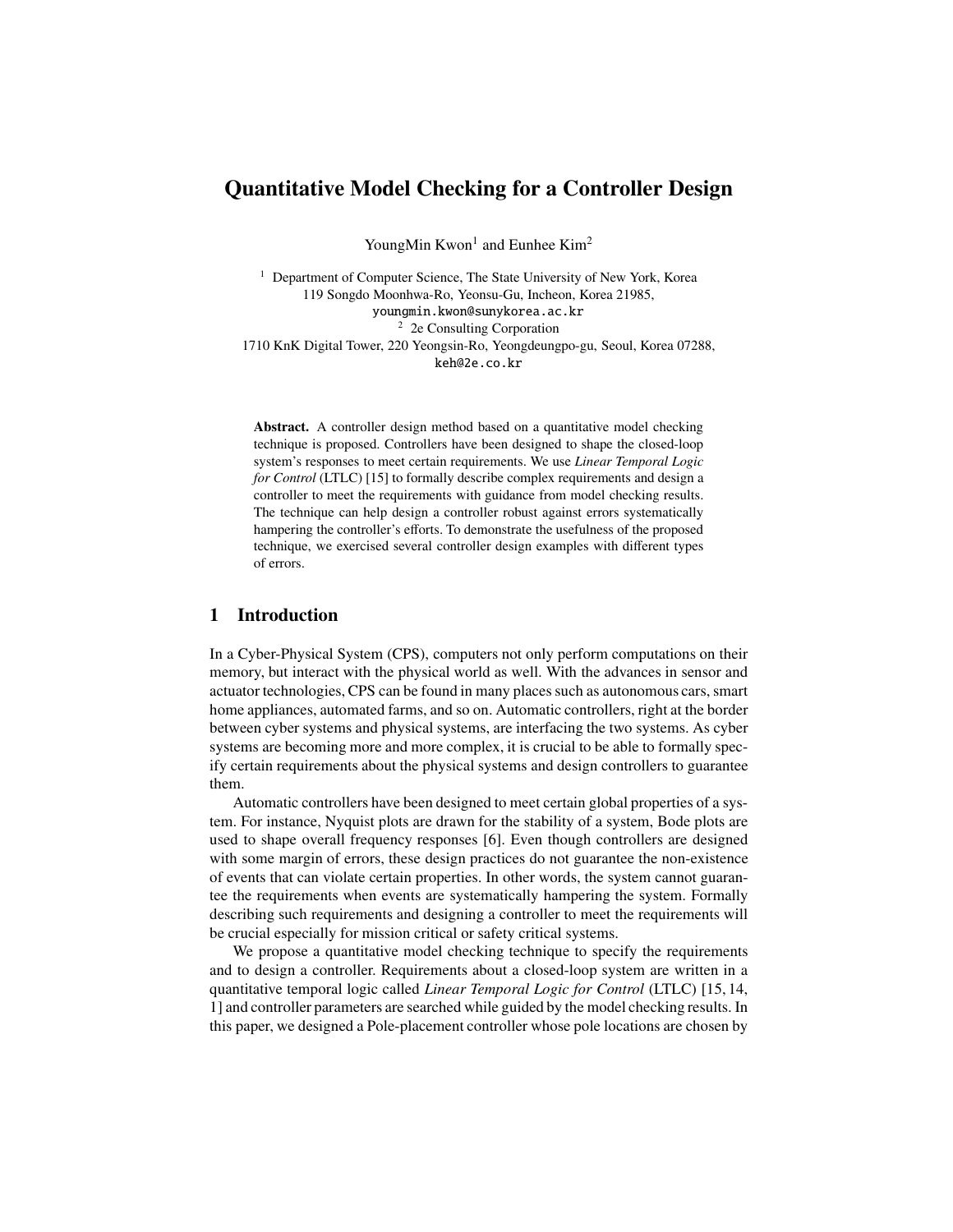model checking results. Furthermore, we considered two types of measurement errors: simply bounded errors and an effect of buffering in sensors.

LTLC is expressive enough to specify nontrivial properties about the system. LTLC has the logical and temporal operators of *Linear Temporal Logic* (LTL) that make the specification concise and easy to understand [11, 5]. Its atomic propositions are linear (in)equalities about the input, output, and state variables of a hybrid system. Regarding the expressiveness of LTLC, an (in)equality specifies a hyperplane or a half space in the state space; their conjunctions can express a polytope in the space; and the disjunctions of the polytopes can form non-convex regions. Using the temporal operators, one can specify how such regions should change over time in the state space.

There have been model checking techniques for *infinite* state space. One of the first approaches is Timed Automata where clocks with a constant rate comprise the continuous state space [2]. A more expressive model is hybrid automata, where properties on the trajectories of continuous variables governed by differential equations can be specified [9], but its model checker implementations such as HyTech and UPPAAL handle simplified dynamics like clocks [10, 17]. HySAT and BACH are reachability checkers for hybrid automata [7, 4]. Unlike model checkers, reachability checkers do not check whether a system satisfies a given specification usually written in a temporal logic, but check whether certain states can be reached.

In this paper, the LTLC model checking technique is introduced to check if a controller design can satisfy requirements. Another direction of utilizing the technique is to embed the model checking algorithm into the controller to generate a control input directly [16]. In particular, a goal is described in LTLC and its negation is model-checked within the controller. Because a counterexample contains a control input that can be applied to the system to achieve the original goal, LTLC model checking technique can be employed in the feedback control loop [15]. Model checking techniques have been used in the automatic control systems to find control strategies to satisfy high-level goals [22, 12, 13, 8, 18]. They are based on finite abstraction of state spaces, where a state space is partitioned into finite polytopes and a transition system is built on the equivalent sets of states. A control strategy is computed such that the transition system can satisfy the goals. One of the advantages the LTLC based technique has over the finite abstraction based approaches is that it does not need to pre-partition the whole state space which usually takes a long time.

# 2 Hybrid System Model

A hybrid system is a mixed system with a continuous system described by differential equations and a discrete system governed by discrete events. For example, changing the transmission gears of a car is a discrete event and the responses of the car at a certain gear position follow a differential equation. We will design a controller for a *Linear Time Invariant* (LTI) system. Furthermore, to capture the effect of system dynamics changes, a hybrid system model is introduced. In this section, we formally define an LTI system, a hybrid system, and a computation path.

A *Linear System* is a system where the superposition principle holds. A *Linear Time Invariant System* is a linear system whose dynamics do not change over time. In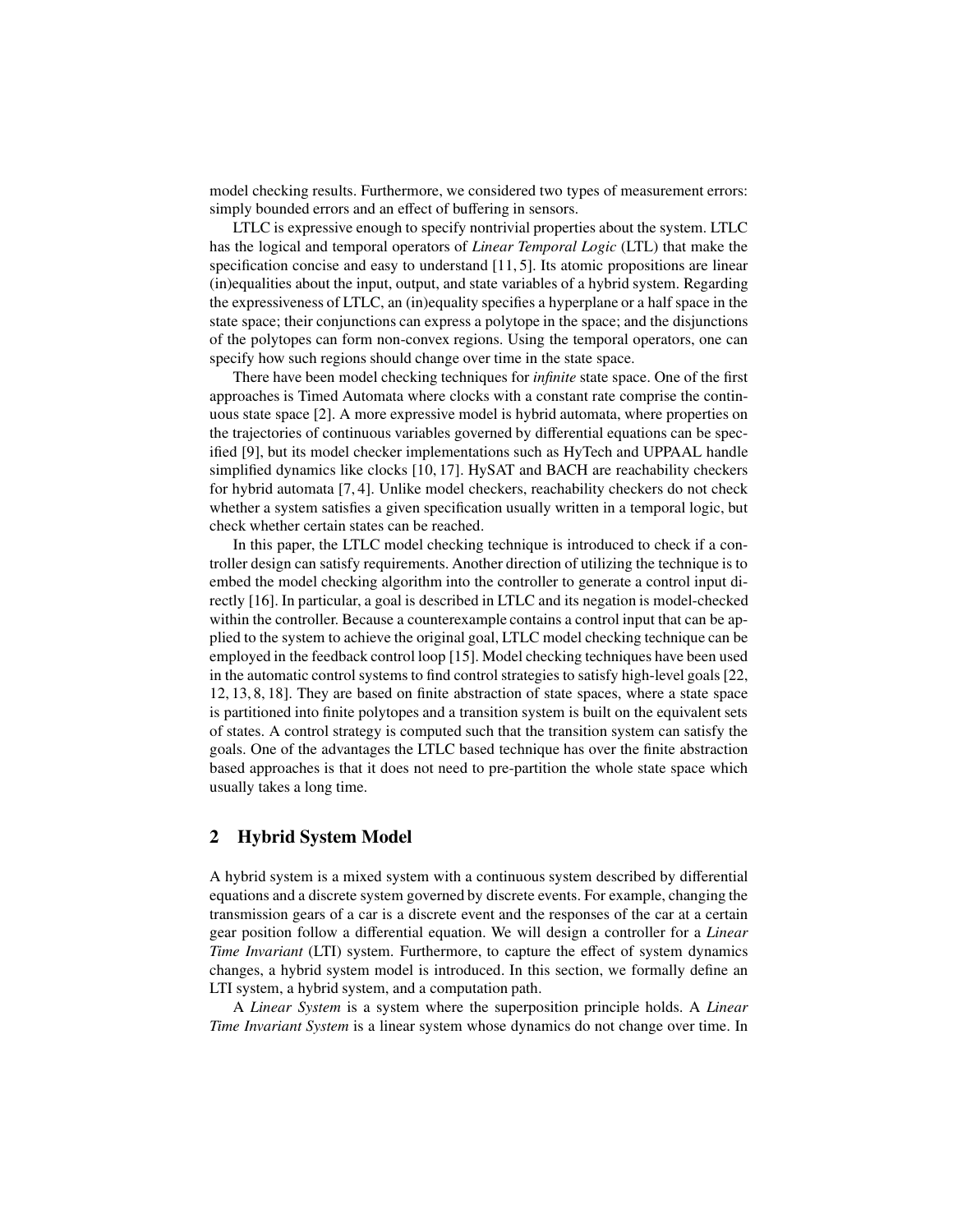this paper, we consider a discrete-time LTI system that can be obtained by periodically sampling its continuous-time counterpart.

**Definition 1.** A discrete-time Linear Time Invariant (LTI) system<sup>3</sup> is a seven tuple L =  $\langle U, Y, X, A, B, C, D \rangle$ , where  $U = \{u_1, \ldots, u_{nu}\}, Y = \{y_1, \ldots, y_{nv}\}, X = \{x_1, \ldots, x_{nx}\}$  are *the set of input, output, and state variables respectively,*  $A \in \mathbb{R}^{n \times n \times n}$ ,  $B \in \mathbb{R}^{n \times n \times n}$ ,  $C \in$  $\mathbb{R}^{n_y \times n_x}$ , and  $D \in \mathbb{R}^{n_y \times n_u}$  are system matrices. □

The relation between the input, output, and state variables of an LTI system satisfy the dynamics equations below.

$$
\mathbf{x}(t+1) = A \cdot \mathbf{x}(t) + B \cdot \mathbf{u}(t), \quad \mathbf{y}(t) = C \cdot \mathbf{x}(t) + D \cdot \mathbf{u}(t), \tag{1}
$$

where  $\mathbf{u} : \mathbb{N} \to \mathbb{R}^{n\mu}$ ,  $\mathbf{y} : \mathbb{N} \to \mathbb{R}^{n\gamma}$ , and  $\mathbf{x} : \mathbb{N} \to \mathbb{R}^{n\chi}$  are trajectories of the input, output, and state variables respectively. That is,  $\mathbf{u}(t)_i = u_i$  at time *t* for  $i = 1, \ldots, nu$ ,  $y(t)_i = y_i$  at time *t* for  $i = 1, \ldots, ny$ , and  $x(t)_i = x_i$  at time *t* for  $i = 1, \ldots, nx$ .

A hybrid system is a graph of LTI systems, called *modes*, such that the system can change its dynamics from the set of modes.

**Definition 2.** *A* Hybrid system *is a quintuple H* =  $\langle U, Y, X, M, E \rangle$ *, where U* = { $u_1, \ldots, u_m$ }*,*  $Y = \{y_1, \ldots, y_{n_y}\}\$ ,  $X = \{x_1, \ldots, x_{nx}\}$  *are the set of input, output, and state variables respectively,*  $M = \{m_1, \ldots, m_{nm}\}$  *is a set of LTI systems called* modes, and  $E = \{e_1, \ldots, e_{ne}\}$ *is a set of labeled directed edges between the modes.* ⊓⊔

All modes of a hybrid system share the same set of input, output, and state variables. Therefore, a mode  $m_i$  of Definition 2 is in the form  $m_i = \langle U, Y, X, A_i, B_i, C_i, D_i \rangle$  for  $i = 1, \ldots, nm$ . A labeled directed edge  $e = (m_i, m_j, \psi)$  defines a mode-switch condition from  $m_i$  to  $m_j$ , where the label  $\psi$  is a propositional formula defining its enabling condition. When more than one edge are enabled at a time, the mode transition can nondeterministically occur along any of the enabled edges. For simplicity, we write

 $m_i \stackrel{\psi}{\longrightarrow} m_j$  for  $(m_i, m_j, \psi)$  and  $m_i \longrightarrow m_j$  for  $(m_i, m_j, T)$ .

The syntax of the propositional formula<sup>4</sup>  $\psi$  is

$$
\psi ::= T | F | AP | (\psi) | \neg \psi | \psi \land \psi | \psi \lor \psi | \psi \rightarrow \psi | \psi \leftrightarrow \psi,
$$
  
AP ::=  $c_1 \cdot v_1 + \dots + c_n \cdot v_n \bowtie d$ ,

where  $c_i, d \in \mathbb{R}$  for  $i = 1, \ldots, n, v_i \in U \cup Y \cup X$  for  $i = 1, \ldots, n$ , and  $\bowtie \in \{\le, < \}$  $, =, \ne, >, \geq$ . The operators of  $\psi$  have their usual meanings and the truth value of *AP* depends on the system state. Let a state of a hybrid system  $s \in M \times \mathbb{R}^{nu} \times \mathbb{R}^{nv} \times \mathbb{R}^{nx}$ be  $s = (m, \mathbf{u}(t), \mathbf{y}(t), \mathbf{x}(t))$  and let an assignment function  $\theta_s : U \cup Y \cup X \to \mathbb{R}$  be  $\theta_s(v) = \mathbf{u}(t)_i$  if  $v = u_i$  for some  $i \in [1, nu]$ ,  $\theta_s(v) = \mathbf{y}(t)_i$  if  $v = y_i$  for some  $i \in [1, ny]$ , and  $\theta_s(v) = \mathbf{x}(t)$  if  $v = x_i$  for some  $i \in [1, nx]$ . Then,  $c_1 \cdot v_1 + \cdots + c_n \cdot v_n \bowtie d$  is true in *s* iff  $c_1 \cdot \theta_s(v_1) + \cdots + c_n \cdot \theta_s(v_n) \bowtie d.$ 

<sup>&</sup>lt;sup>3</sup> We use the term LTI systems for both continuous-time LTI systems and discrete-time LTI systems when the usage is clear from the context.

<sup>&</sup>lt;sup>4</sup> We use the term propositional formula because the semantics of LTLC is interpreted over each computation path where all the variables are assigned with a value.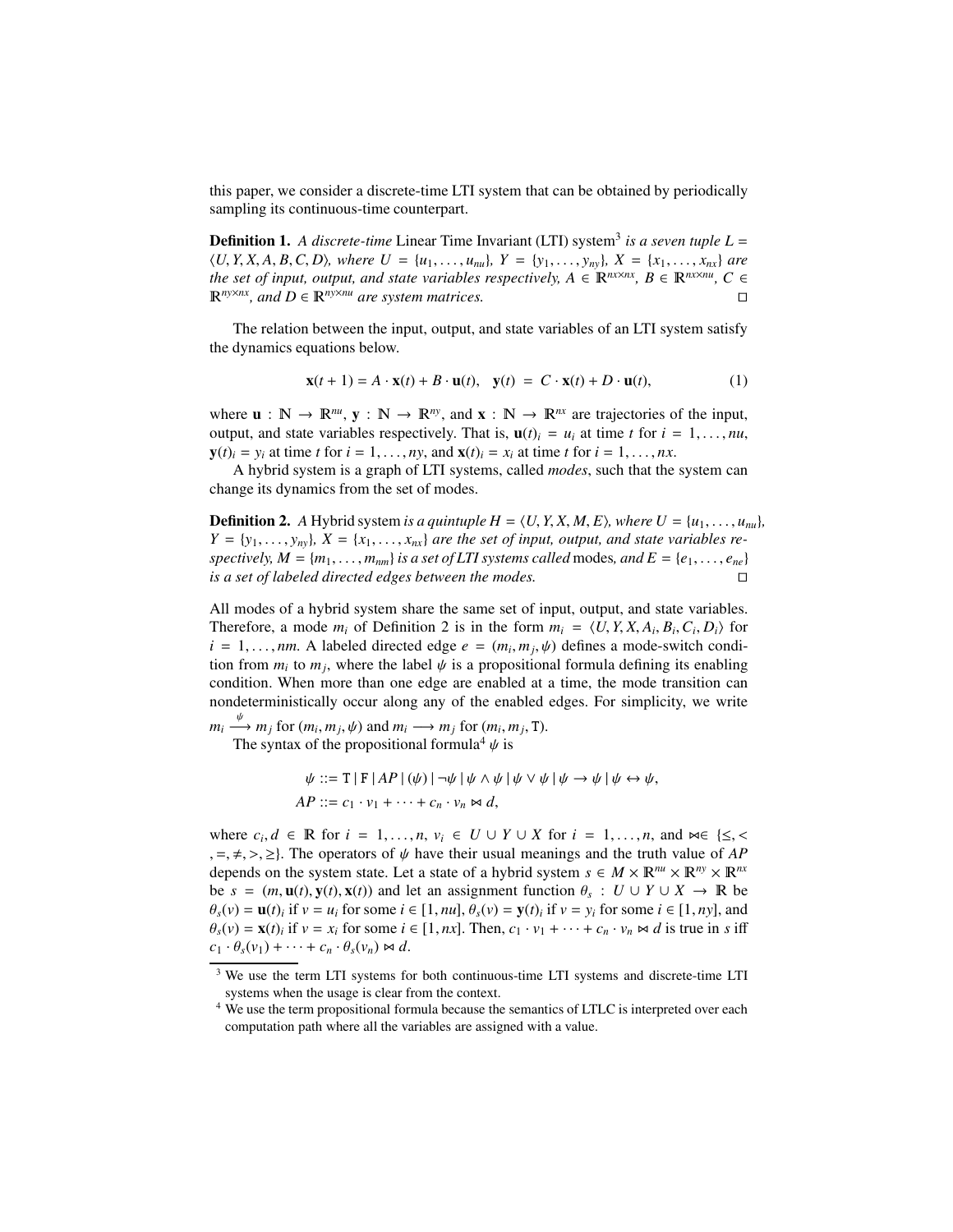Let  $\mu : \mathbb{N} \to M$  be a function that returns the mode at time *t* and by overloading the notations let  $A : \mathbb{N} \to \mathbb{R}^{n \times \times n \times n}$ ,  $B : \mathbb{N} \to \mathbb{R}^{n \times \times n \times n}$ ,  $C : \mathbb{N} \to \mathbb{R}^{n \times \times n \times n}$ , and  $D : \mathbb{N} \to \mathbb{R}^{n \times \times n \times n}$ be the functions that return the system matrices  $A$ ,  $B$ ,  $C$  and  $D$  of the mode  $\mu(t)$ . Then the system variables satisfy the dynamics equations below.

$$
\mathbf{x}(t+1) = A(t) \cdot \mathbf{x}(t) + B(t) \cdot \mathbf{u}(t), \quad \mathbf{y}(t) = C(t) \cdot \mathbf{x}(t) + D(t) \cdot \mathbf{u}(t). \tag{2}
$$

Solving  $\mathbf{x}(t)$  and  $\mathbf{y}(t)$  in Equation (2) in terms of  $\mathbf{x}(0)$ ,  $\mathbf{u}(\tau)$ ,  $A(\tau)$ ,  $B(\tau)$ ,  $C(\tau)$  and *D*( $\tau$ ) for  $0 \leq \tau \leq t$ ,

$$
\mathbf{x}(t) = \left(\prod_{i=0}^{t} A(i)\right) \cdot \mathbf{x}(0) + \sum_{i=0}^{t-1} \left(\prod_{j=i+1}^{t-1} A(j)\right) \cdot B(i) \cdot \mathbf{u}(i),
$$
  
\n
$$
\mathbf{y}(t) = C(t) \cdot \mathbf{x}(t) + D(t) \cdot \mathbf{u}(t),
$$
\n(3)

where  $\prod_{i=0}^{t} A_i = A_t \cdot A_{t-1} \cdots A_1 \cdot A_0$ .

**Definition 3.** A computation path *of a hybrid system H* =  $\langle U, Y, X, M, E \rangle$  *is a function*  $\pi : \mathbb{N} \to M \times \mathbb{R}^{nu} \times \mathbb{R}^{nv} \times \mathbb{R}^{nx}$  such that  $\pi(t) = (\mu(t), \mathbf{u}(t), \mathbf{y}(t), \mathbf{x}(t))$ . The input, output, *and state trajectories* **u**, **y**, and **x** *satisfy Equation* (2), and for all  $t \ge 0$ , there is a  $\psi$  $\Rightarrow$   $\mu(t) \stackrel{\psi}{\longrightarrow} \mu(t+1) \in E$  and  $\psi$  *is true in*  $\pi(t)$ *.* □

# 3 Specifications on Hybrid System Models

Given a hybrid system, we need a way to write some desirable or undesirable properties about the system. We developed a quantitative temporal logic called *Linear Temporal Logic for Control* (LTLC) [15] to formally specify those properties. In this section, we describe the syntax and semantics of LTLC.

LTLC has the logical and temporal operators of LTL. However, to specify properties of the infinite states of hybrid systems, its atomic propositions are linear (in)equalities about the system states.

Definition 4. *The syntax of LTLC is*

 $\phi ::= \mathsf{T} | \mathsf{F} | A P | (\phi) | \neg \phi | \phi \wedge \varphi | \phi \vee \varphi | \phi \rightarrow \varphi | \phi \leftrightarrow \varphi |$  $X \phi \vert \Diamond \phi \vert \Box \phi \vert \phi U \varphi \vert \phi R \varphi,$  $AP ::= c_1 \cdot v_1 + \cdots + c_n \cdot v_n \bowtie d \mid H@m,$ 

 $where \ c_i, d \in \mathbb{R} \ for \ i = 1, \ldots, n, \ v_i \in U \cup Y \cup X \ for \ i = 1, \ldots, n, \ \forall i \in \{ \leq, \leq, =, \neq, >, \geq \},\$ *and m is a mode of a hybrid system H.* ⊓⊔

An implicit meaning of LTLC formulas is as follows. An *atomic proposition*  $c_1$ .  $v_1 + \cdots + c_n \cdot v_n \bowtie d$  at time *t* is true iff the (in)equality is true when the variables are assigned with their corresponding values at the state  $\pi(t)$ . That is,  $c_1 \cdot v_1 + \cdots + c_n \cdot v_n \bowtie$  $d \Leftrightarrow c_1 \cdot \theta_{\pi(t)}(v_1) + \cdots + c_n \cdot \theta_{\pi(t)}(v_n) \bowtie d$ . *H*@*m* is true at time *t* iff the system is in mode *m* at the state  $\pi(t)$ . In other words,  $H@m \Leftrightarrow \mu(t)$  is *m*.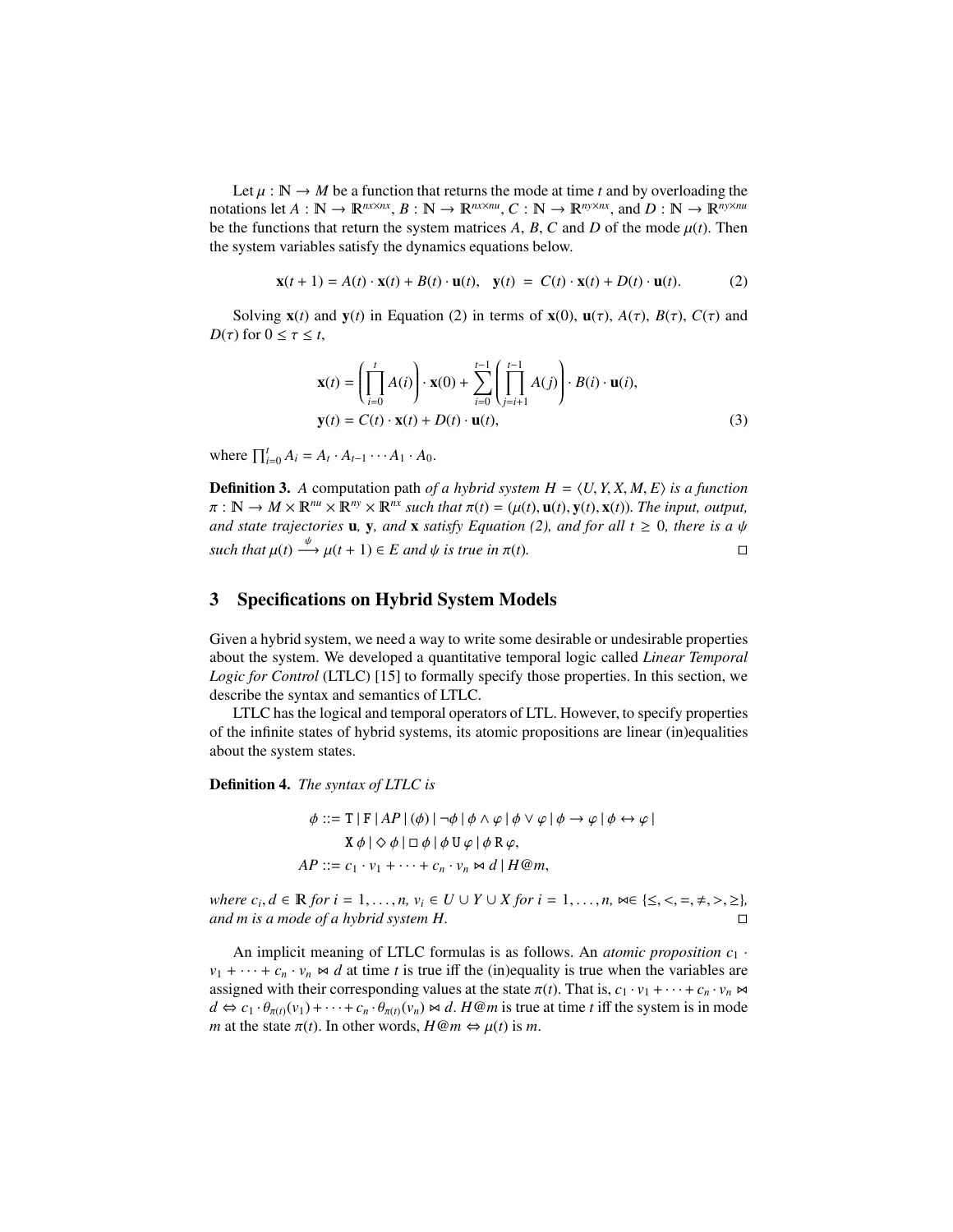| $\pi, t \models T$ ,                                                                                                   | $\pi, t \models_b T$ ,                                                                                                |
|------------------------------------------------------------------------------------------------------------------------|-----------------------------------------------------------------------------------------------------------------------|
| $\pi, t \not\models F$ ,                                                                                               | $\pi, t \not\models_b F$ ,                                                                                            |
| $\pi, t \models c_1 \cdot v_1 + \cdots + c_n \cdot v_n \bowtie d$                                                      | $\pi, t \models_b c_1 \cdot v_1 + \cdots + c_n \cdot v_n \bowtie d$                                                   |
| $\Leftrightarrow \sum_{i=1}^{n} c_i \cdot \theta_{\pi(i)}(v_i) \bowtie d$ ,                                            | $\Leftrightarrow \sum_{i=1}^n c_i \cdot \theta_{\pi(i)}(v_i) \bowtie d,$                                              |
| $\pi, t \models H@m \Leftrightarrow \mu(t) = m$ ,                                                                      | $\pi, t \models_b H @ m \Leftrightarrow \mu(t) = m,$                                                                  |
| $\pi, t \models \neg \phi \iff \pi, t \not\models \phi$ ,                                                              | $\pi, t \models_b \neg \phi \iff \pi, t \not\models_b \phi$ ,                                                         |
| $\pi, t \models \phi \land \varphi \Leftrightarrow \pi, t \models \phi \text{ and } \pi, t \models \varphi$ ,          | $\pi, t \models_b \phi \land \varphi \Leftrightarrow \pi, t \models_b \phi \text{ and } \pi, t \models_b \varphi$ ,   |
| $\pi, t \models \phi \lor \varphi \Leftrightarrow \pi, t \models \phi \text{ or } \pi, t \models \varphi$              | $\pi, t \models_h \phi \lor \varphi \Leftrightarrow \pi, t \models_h \phi \text{ or } \pi, t \models_h \varphi$       |
| $\pi, t \models X \phi \iff \pi, t + 1 \models \phi$                                                                   | $\pi, t \models_b X \phi \iff t < b \text{ and } \pi, t + 1 \models_b \phi,$                                          |
| $\pi, t \models \phi \cup \varphi \iff \pi, i \models \varphi$ for some $i \geq t$ and                                 | $\pi, t \models_b \phi \cup \varphi \Leftrightarrow \pi, i \models_b \varphi$ for some $t \leq i \leq b$ and          |
| $\pi, i \models \phi$ for all $t \leq i < i$ ,                                                                         | $\pi, j \models_b \phi$ for all $t \leq j < i$ ,                                                                      |
| $\pi, t \models \phi \& \varphi \Leftrightarrow \pi, t \models \varphi \text{ and for } i > t, \pi, i \models \varphi$ | $ \pi, t \models_b \phi \mathbb{R} \varphi \iff \pi, i \models_b \phi \text{ for some } t \leq i \leq b \text{ and }$ |
| if $\pi$ , $i \not\models \phi$ for all $t \leq i < i$ .                                                               | $\pi, j \models_h \varphi$ for all $t \leq j \leq i$ .                                                                |
|                                                                                                                        |                                                                                                                       |
| (a)                                                                                                                    | (b)                                                                                                                   |

Fig. 1. (a) ternary satisfaction relation  $\models$  and (b) bounded ternary satisfaction relation  $\models$ *b*.

The *logical operators* have their usual meanings.  $\neg \phi$  is true at *t* iff  $\phi$  is false at *t*;  $\phi \wedge \phi$  is true at *t* iff both  $\phi$  and  $\phi$  are true at *t*;  $\phi \vee \phi$  is true at *t* iff  $\phi$  is true at *t* or  $\phi$  is true at *t*.  $\phi \rightarrow \varphi$  is equivalent to  $\neg \phi \lor \varphi$  and  $\phi \leftrightarrow \varphi$  is equivalent to  $(\phi \rightarrow \varphi) \land (\varphi \rightarrow \phi)$ .

The *temporal operators* have the following meanings. **X**  $\phi$  is true at *t* iff  $\phi$  is true at  $t + 1$ ;  $\Box \phi$  is true at *t* iff  $\phi$  is always true from  $t$ ;  $\diamond \phi$  is true at *t* iff  $\phi$  eventually becomes true at some  $t' \geq t$ .  $\phi \cup \varphi$  is true at *t* iff  $\phi$  is true until  $\varphi$  eventually becomes true. To be more specific,  $\phi \cup \varphi$  is true iff there is a time  $t' \geq t$  when  $\varphi$  becomes true and  $\phi$  is true for all  $\tau \in [t, t')$ .  $\phi \to \phi$  is equivalent to  $\phi \cup (\phi \land \phi)$  except that  $\phi$  is not required to hold eventually. Between U and R operators, the following equivalence holds  $\neg(\neg \phi \mathbf{U} \neg \varphi) \equiv \phi \mathbf{R} \varphi$ .

Formally, the semantics of LTLC can be defined by the ternary satisfaction relation  $\models \subset \Pi \times \mathbb{N} \times \Phi$  and the binary satisfaction relation  $\models \subset \mathcal{H} \times \Phi$ , where  $\Pi$  is the set of computation paths,  $\Phi$  is the set of LTLC formulas, and  $\mathcal H$  is the set of hybrid system models. For simplicity, we write  $\pi$ ,  $t \models \phi$  for  $(\pi, t, \phi) \in \models$  and  $H \models \phi$  for  $(H, \phi) \in \models$ .

**Definition 5.** *The* ternary satisfaction relation  $\models \subseteq \Pi \times \mathbb{N} \times \Phi$  *is defined in Figure 1 (a). Using the ternary relation, the binary satisfaction relation*  $\models \subset \mathcal{H} \times \Phi$  *is* 

$$
H \models \phi \Leftrightarrow \phi, 0 \models \phi
$$
 for all computation paths  $\pi$  of H.

⊓⊔

The missing operators have the following equivalence relations.  $\Box \phi \equiv F R \phi$ , and  $\Diamond \phi \equiv$ T U  $\phi$ . In addition,  $\phi$  U  $\varphi \equiv \varphi \vee (\phi \wedge X (\phi \vee \psi))$  and  $\phi \wedge \varphi \equiv (\phi \wedge \varphi) \vee (\varphi \wedge X (\phi \wedge \varphi))$ are commonly used equivalence relations in the model checking process.

The satisfaction relation  $\models$  of Definition 5 is about computation paths of the infinite length. However, in practice, it is difficult to track system trajectories unboundedly. Hence, we developed a bounded model checking algorithm, where infinite paths ending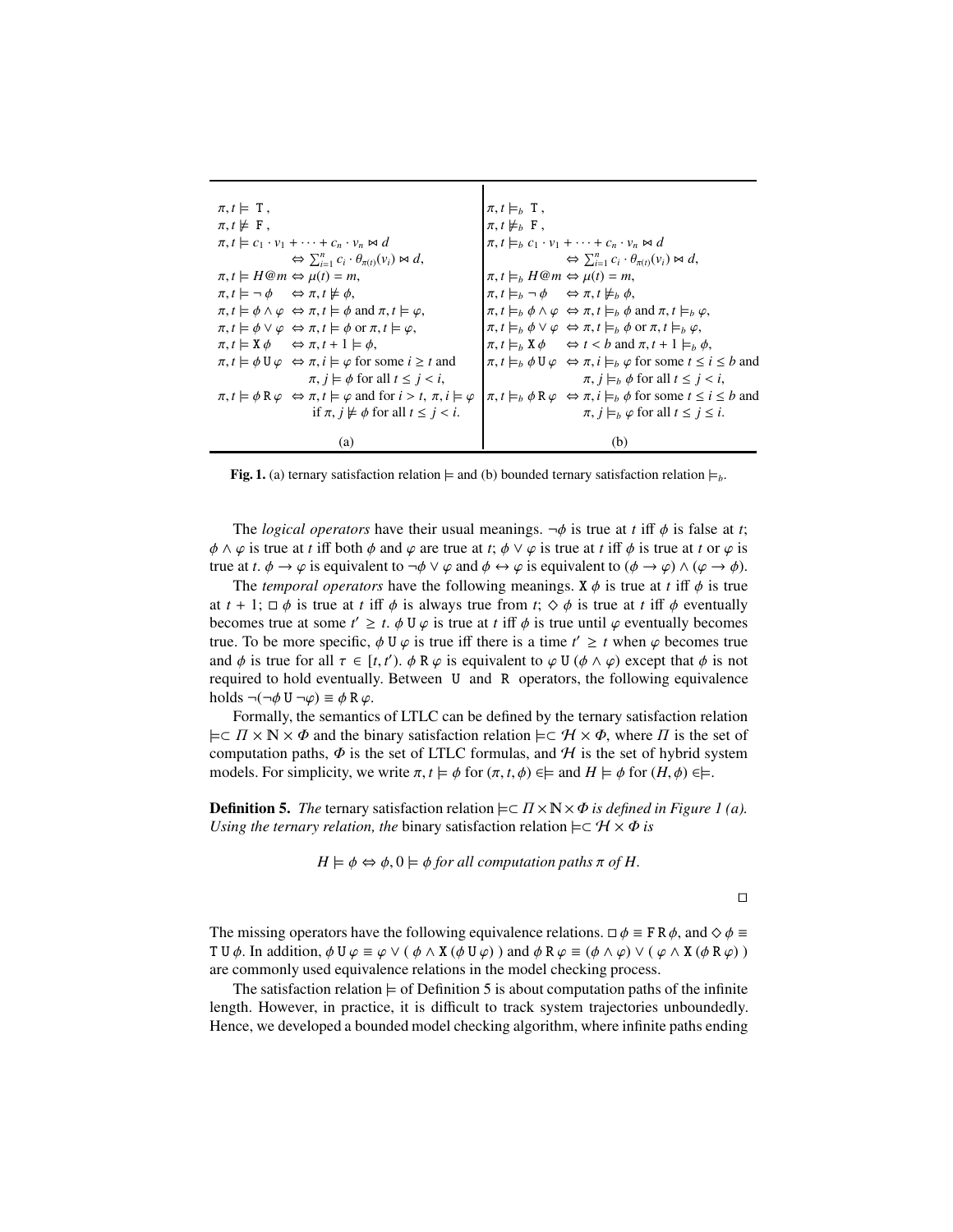with a loop before the bound or paths whose satisfiability can be decided before the bound are considered [3].

To define the bounded satisfaction relation  $\models_b$ , let us define a helper function  $\tau_{s,p}$ :  $\mathbb{N} \to [0, s + p)$  first.  $\tau_{s,p}$  maps a time step to an index into a loop-ending computation path such that  $\tau_{s,p}(t) = t$  if  $t < s + p$ ; otherwise,  $\tau_{s,p}(t) = s + (t - s) \mod p$ . A simple example of this helper is:  $\tau_{1,2}(t) = 0, 1, 2, 1, 2, ...$  when  $t = 0, 1, 2, 3, 4, ...$  A computation path ending with a loop of a period *p* starting from time *s* satisfies  $\pi(t) = \pi(\tau_{s,p}(t))$ for  $t \geq 0$ .

**Definition 6.** *The* ternary bounded satisfaction relation  $\models_b \subset \Pi \times \mathbb{N} \times \Phi$  is defined *in Figure 1 (b). Using the ternary relation, the* bounded binary satisfaction relation  $\models_b ⊂$  H ×  $\Phi$  *is* 

$$
H \models_b \phi \Leftrightarrow \begin{cases} \pi, 0 \models \phi & \text{if } \pi(t) = \pi(\tau_{s,p}(t)) \text{ for } t \ge 0 \text{ and } s + p \le b \\ \pi, 0 \models_b \phi & \text{otherwise.} \end{cases}
$$

⊓⊔

Finally, to bring some intuitions about LTLC model checking algorithm, let us explain an example. LTLC model checking algorithm converts model checking problems to a series of *Linear Programming* (LP) [19] problems.

*Example 1.* Let  $H = \{ \{u\}, \{y\}, \{x\}, \{M, N\}, \{M \rightarrow N, N \rightarrow N\} \}$  be a hybrid system, where  $M = \langle \{u\}, \{y\}, \{x\}, 1, 2, 5, 0 \rangle$  and  $N = \langle \{u\}, \{y\}, \{x\}, 3, -1, 7, 0 \rangle$  are its modes; a specification  $\varphi$  be  $\varphi = \neg \phi$ , where  $\phi = (H \mathcal{Q} M \land y \le 1) \land X (y \le 1) \land X X (y \le 1)$ ; and the model checking problem be  $H \models_2 \varphi$ .

In the model checking process, we are looking for a counterexample that would violate the specification  $\varphi$ . Hence, we are searching for a computation path  $\pi$ , such that  $\pi$ ,  $0 \models_2 \phi$ . Based on the ternary satisfaction relation of Figure 1 (b),  $\pi$  should satisfy

 $\pi$ ,  $0 \models_2 H \mathcal{Q}M$  and  $\pi$ ,  $0 \models_2 y \le 1$  and  $\pi$ ,  $1 \models_2 y \le 1$  and  $\pi$ ,  $2 \models_2 y \le 1$ .

Let  $\mu : \mathbb{N} \to \{M, N\}$  be a mode function,  $\mathbf{u} : \mathbb{N} \to \mathbb{R}$ ,  $\mathbf{y} : \mathbb{N} \to \mathbb{R}$ , and  $\mathbf{x} : \mathbb{N} \to \mathbb{R}$ be the input, output, and state trajectories of *H*. Observe that depending on the mode  $\mu(t)$  at time *t*, **u**, **y**, and **x** conform either to the dynamics equations of *M* or to those of *N*. The variable assignment at time *t* is  $\theta_{\pi(t)}(u) = \mathbf{u}(t)$ ,  $\theta_{\pi(t)}(y) = \mathbf{y}(t)$ , and  $\theta_{\pi(t)}(x) = \mathbf{x}(t)$ .

Let us check the conditions about the modes first. Based on the edges of  $H$ ,  $\mu$  can be either  $MNNN \cdots$  or  $NNN \cdots$ . Because  $H \otimes M$  in  $\phi$  is enforced at  $t = 0$ ,  $\mu$  should be *MNNN* · · · .

The other inequality conditions can be written as

$$
y(0) \le 1
$$
 and  $y(1) \le 1$  and  $y(2) \le 1$ .

We rewrite the conditions in term of  $\mathbf{x}(0)$  and **u**. Let a vector of variables **v** be **v** =  $[\mathbf{x}(0), \mathbf{u}(0), \mathbf{u}(1)]^T$ , then because  $\mu = MNNN \cdots$ , the following holds.

$$
\begin{array}{ll}\n\mathbf{y}(0) = 5 \cdot \mathbf{x}(0) &= [5, 0, 0] \cdot \mathbf{v}, \\
\mathbf{y}(1) = 7 \cdot (\mathbf{x}(0) + 2 \cdot \mathbf{u}(0)) &= [7, 14, 0] \cdot \mathbf{v}, \\
\mathbf{y}(2) = 7 \cdot (3 \cdot (\mathbf{x}(0) + 2 \cdot \mathbf{u}(0)) - \mathbf{u}(1)) = [21, 42, -7] \cdot \mathbf{v}.\n\end{array}
$$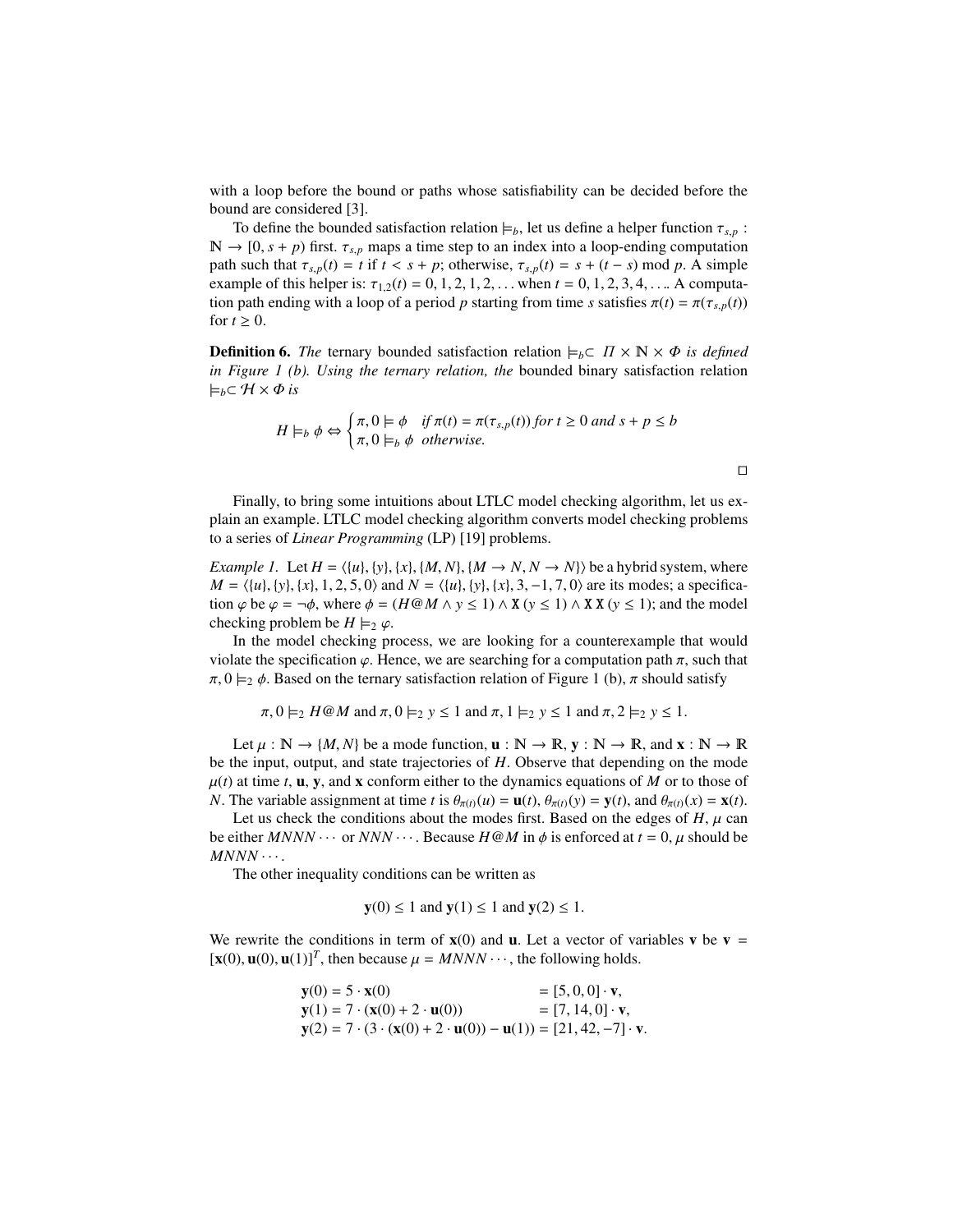

Fig. 2. Pole-placement control:  $u(t) = -K \cdot x(t) + N \cdot \ell(t)$  is the control law.

Now, the model checking problem can be converted to a feasibility checking problem as below.

$$
\pi, 0 \models_2 \phi \Leftrightarrow \{v : [5, 0, 0] \cdot v \le 1, [7, 14, 0] \cdot v \le 1, [21, 42, -7] \cdot v \le 1\} \neq \emptyset.
$$

The feasibility of the set of inequality constraints can be checked by solving an LP problem [19]. There are feasible solutions that satisfy all inequalities. For example  $v =$ 0 is a feasible solution. Hence, any computation path with  $\mu(0) = N$ ,  $\mu(t) = M$  for  $t \ge 1$ ,  $\mathbf{x}(0) = 0$ ,  $\mathbf{u}(0) = 0$ , and  $\mathbf{u}(1) = 0$  violates the original specification  $\varphi$ . □

# 4 Pole-placement Control

Automatic control is a process of shaping the system responses to a desirable one and making the system output follow a *reference value*. In a feedback control system the output of a system is fed back to a controller such that a *control input* to the system can be generated based on the value. The whole system is called a *closed-loop system*.

The *transfer function* of a system is a mapping from the Laplace transform of an input to the Laplace transform of the output [6]. The roots of the numerator of the transfer function are called *zeros* and the roots of the denominator of the transfer function are called *poles*. The responses of the system are determined by the locations of the poles and zeros called *pole-zero constellation*.

*Pole-placement control* is a state space control method that shapes the closed-loop system responses by placing the poles of the system at predetermined locations [6]. Figure 2 shows a block diagram of a closed-loop system using the Pole-placement control. The target system, the upper-left-side block of Figure 2, has the dynamics equations of Equation (1). Let the *control law* be a feedback of a linear combination of the state variables.

$$
\mathbf{u}(t) = -K \cdot \mathbf{x}(t),
$$

where  $K \in \mathbb{R}^{n \times n \times n}$  is a design parameter that we need to decide. Substituting this equation into Equation (1), the characteristic equation of the closed-loop system is

$$
\det(p \cdot I - A + B \cdot K) = 0.
$$

The poles of the closed-loop system are the roots of this polynomial and *K* can be computed once the desired locations of the poles are decided.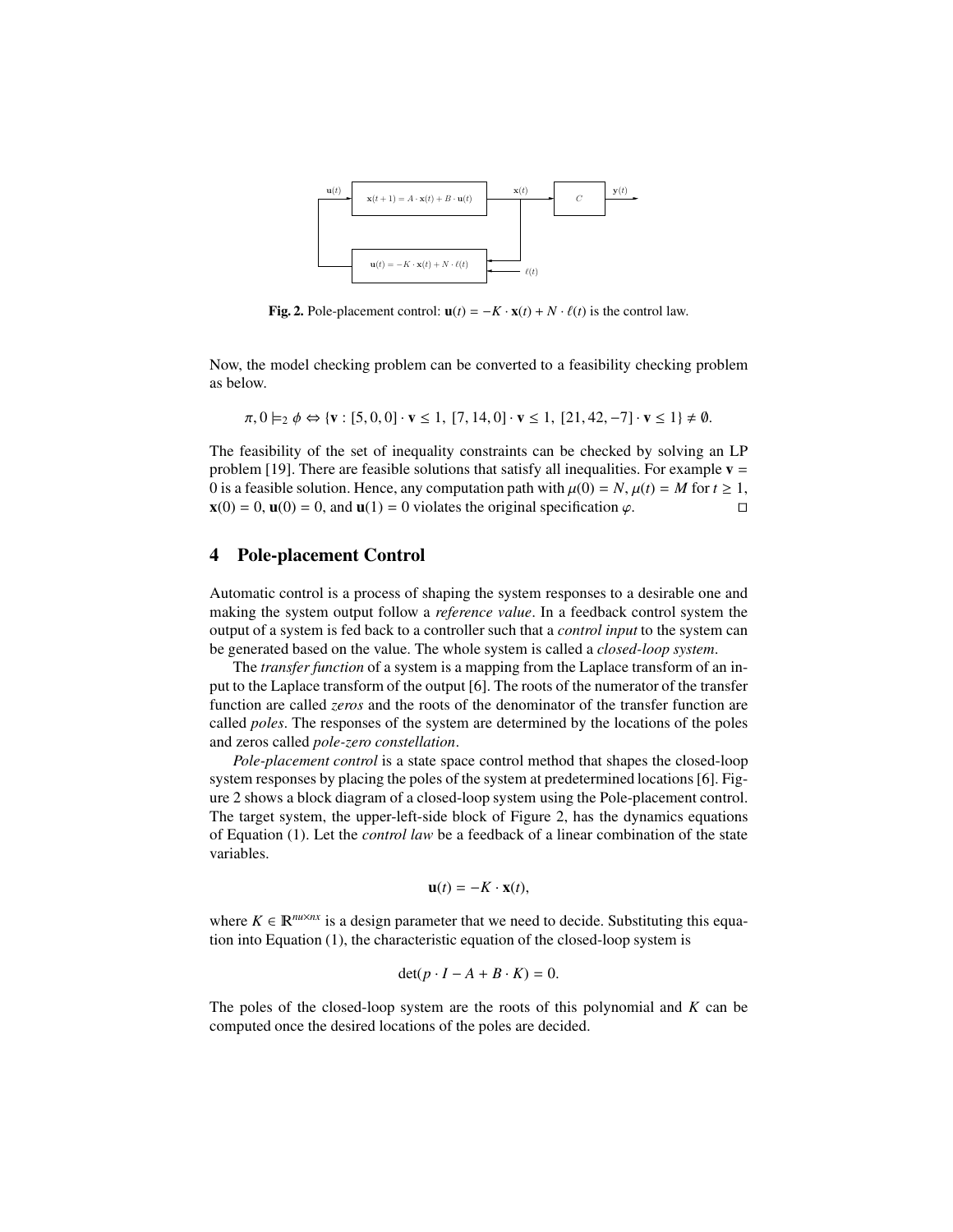The control law above decides the transient responses of the system, but we still need to make the system follow a reference value. Considering the reference input  $\ell(t)$ the control law has the following form.

$$
\mathbf{u}(t) = -K \cdot \mathbf{x}(t) + N \cdot \ell(t),\tag{4}
$$

where the value of  $N \in \mathbb{R}^{n \times n}$  can be computed from *A*, *B*, *C*, *D*, and *K* matrices [6]. Equation (4) is the control law of Pole-placement control, represented by the lower block of Figure 2.

In this paper, we employed the LTLC model checking technique to decide the locations of the poles. Specifically, the desirable responses of the closed-loop system were described in LTLC and the locations of the poles were iteratively searched while guided by the model checking results.

Model checking an uncontrolled system is straightforward: in a model checking problem  $H \models \phi$ , the system dynamics of Equation (2) can be easily described in *H*. However, model checking a closed-loop system is a little trickier unless the dynamics of the closed-loop system are computed separately. To avoid this additional step and to make the proposed method readily applicable to many situations, we embedded the control law in the specification  $\phi$ . Particularly, the control law was brought in as an always enforced equality constraint between the input  $u(t)$  of Equation (2) and the RHS of the control law of Equation (4). To restrict the computation paths to only those that respect the control law, we added  $\phi_c$  below to a specification as a precondition.

$$
\phi_c = \Box (\mathbf{u} = -K \cdot \mathbf{x} + N \cdot \ell).
$$

Observe that the equality sign between **u** and  $-K \cdot x + N \cdot \ell$  is not the assignment but the equality constraint.

### 5 Controller Design Guided by LTLC Model Checking

To demonstrate the proposed method, we design a helicopter velocity control system [6]. We will express properties such as the settling time, the maximum overshoot, etc in LTLC and evaluate the effects of measurement errors through model checking. Guided by model checking results, we will design a Pole-placement controller and make it robust against the errors.

#### 5.1 Pole-placement Controller Design

Figure 3 shows a third-order continuous-time dynamics model of the longitudinal motion of a helicopter. By sampling the continuous-time model at  $T = 100$  *msec* period, we acquired its discrete-time dynamics equations. Let  $w(t)$  be a wall clock and  $\ell(t)$  be a constant input of one that will be used for a clock duration and for a reference input value. Let  $\mathbf{x}(t)$  be  $[q(t), p(t), v(t), w(t)]^T$  and  $\mathbf{u}(t)$  be  $[r(t), \ell(t)]^T$ , then the discrete-time model obtained by the *Zero Order Hold* (ZOH) method [20] with 100 *msec* sampling interval is

$$
\mathbf{x}(t+1) = A \cdot \mathbf{x}(t) + B \cdot \mathbf{u}(t),\tag{5}
$$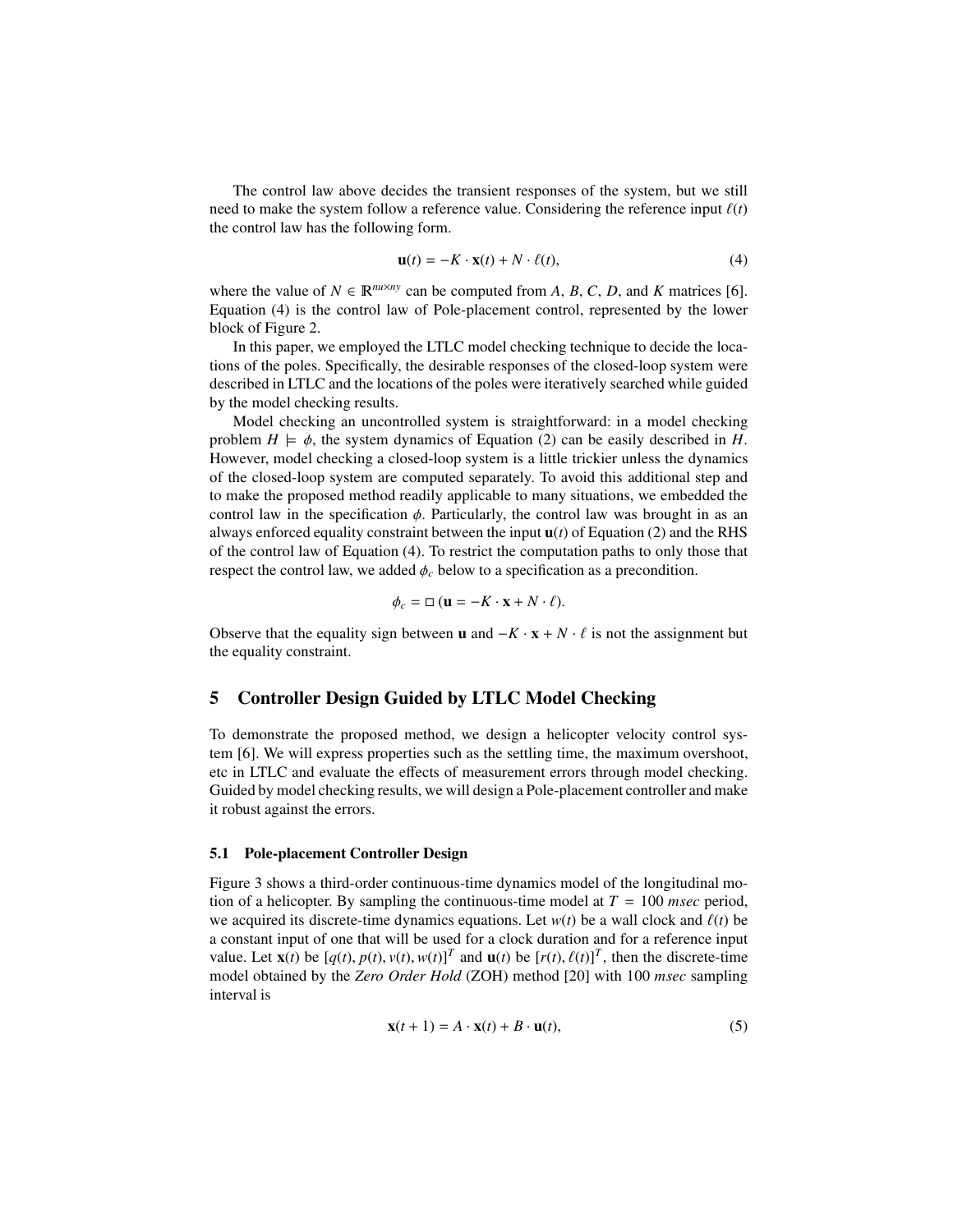

Fig. 3. A helicopter model. In the dynamics equations, *q* and *p* are the pitch rate and the pitch angle of the fuselage respectively, *v* is the horizontal velocity, and *r* is the rotor angle.

where the matrices *A* and *B* are in the mode *n* of Figure 4.

The hybrid system model with this single mode is

$$
H = \langle U, Y, X, \{n\}, \{n \longrightarrow n\} \rangle, \ \ n = \langle U, Y, X, A, B, 0, 0 \rangle,
$$

where  $U = \{r, \ell\}$  is the set of input variables,  $Y = \{\}$  is the empty set for the output variables,  $X = \{q, p, v, w\}$  is the set of state variables, and *n* is the LTI system model.

From Equation (4), the control law is in the form

$$
r(t) = N \cdot \ell(t) - Kq \cdot q(t) - Kp \cdot p(t) - Kv \cdot v(t).
$$

Suppose that we want to place the poles of the closed-loop system at  $0.7, 0.7 \cdot e^{\frac{\pi}{12}i}$  and  $0.\overline{7} \cdot e^{-\frac{\pi}{12}i}$ , then  $N = 0.6833$ ,  $Kq = 0.1644$ ,  $Kp = 5.2374$ , and  $Kv = 0.6793$ .

This control law can be described in LTLC as

$$
\phi'_c = \Box (\phi_c), \text{ where } \phi_c = (r = N \cdot \ell - Kq \cdot q - Kp \cdot p - Kv \cdot v),
$$
  

$$
\phi'_\ell = \Box (\phi_\ell), \text{ where } \phi_\ell = (\ell = 1).
$$

The desired properties about the closed-loop system can be specified in LTLC as well. (1) we want to limit the maximum *overshoot* to 0.1 *m*/*sec* when the reference input is 1 *m*/*sec*. Because the output variable for the velocity is *v*, using the *always* operator, this condition can be written as below.

$$
\phi'_{o} = \Box (\phi_{o}), \text{ where } \phi_{o} = (\nu \le 1.1).
$$

(2) we want to keep the maximum *pitch-angle* not larger than 0.13 radian. Similarly to the previous condition, we can make an always formula about the output variable *p*.

$$
\phi'_a = \Box (\phi_a), \text{ where } \phi_a = (p \le 0.13).
$$

(3) with regard to the *settling-time*, we want to maintain the velocity of helicopter within the interval [0.9, 1.1] *m*/*sec* from 1.5 *sec* onwards. In general, the time step *t* used in LTL model checking processes is not exposed to the specification. However, we can define a clock like  $w(t + 1) = w(t) + T \cdot \ell(t)$  and explicitly use it in the specification.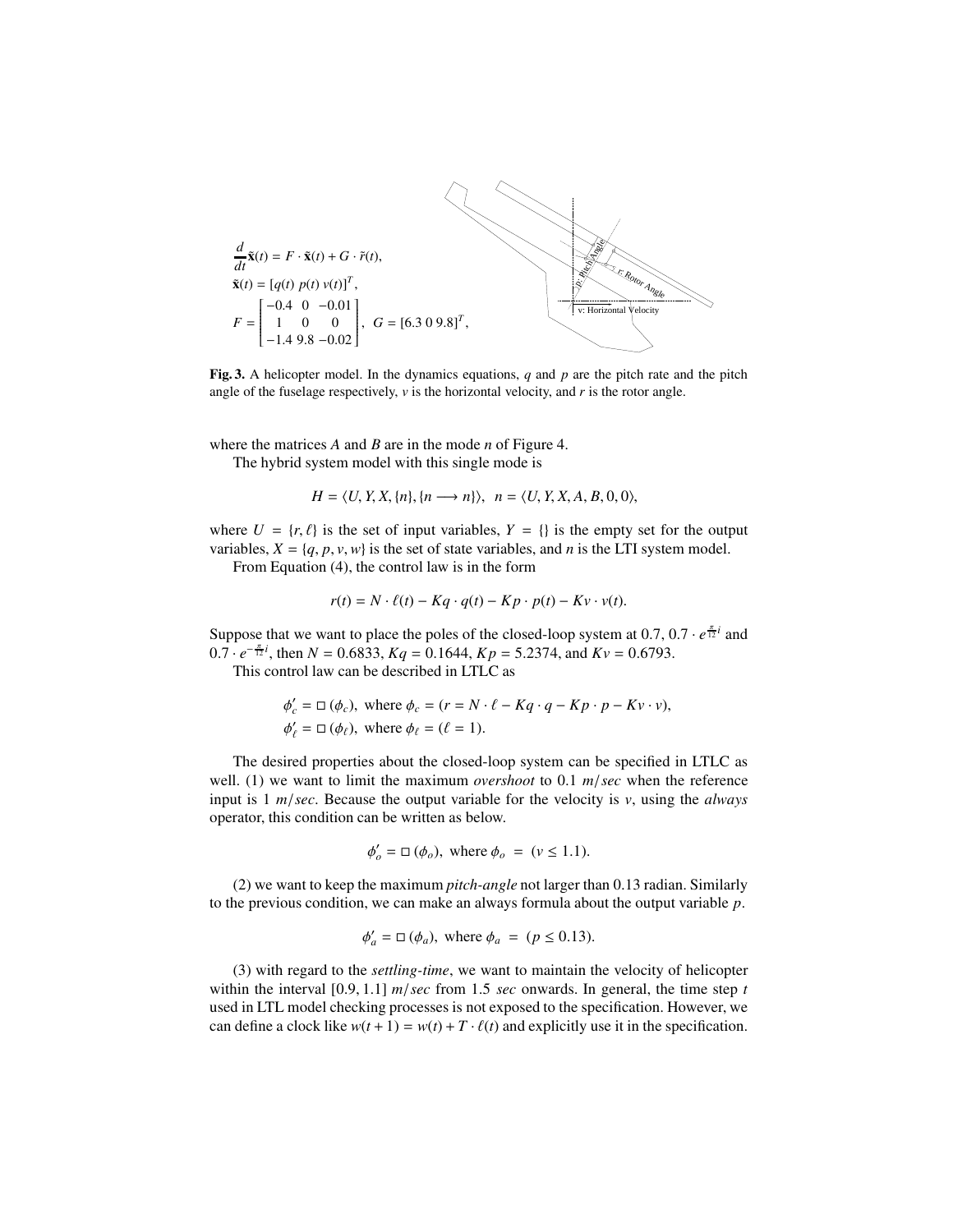To specify that this settling-time condition is enforced only after 1.5 *sec*, we used the precondition  $w(t) \geq 1.5$  in the always formula as below.

$$
\phi'_{s} = \Box (\phi_{s}), \text{ where } \phi_{s} = (w \ge 1.5 \rightarrow (0.9 \le v \land v \le 1.1)).
$$

(4) finally, the initial condition that the system is in the relaxed state can be expressed as below.

$$
\phi_i = (q = 0 \land p = 0 \land v = 0 \land w = 0).
$$

Combining them, the overall specification  $\phi$  can be constructed as below.

$$
\phi = (\phi_i \wedge \Box \phi_c \wedge \Box \phi_\ell) \rightarrow (\Box \phi_o \wedge \Box \phi_a \wedge \Box \phi_s).
$$

One of the practical concerns is that we will need to check the specification over and over again while searching for the location of poles. Hence, any speed up in the model checking process will greatly improve the whole design process. An immediate improvement is to combine the *always* operators together as below so that the Büchi automaton  $\mathcal{B}_{\phi}$  for the specification  $\phi$  has a smaller number of nodes.

$$
\phi = (\phi_i \wedge \Box (\phi_c \wedge \phi_{\ell})) \rightarrow \Box (\phi_o \wedge \phi_a \wedge \phi_s).
$$

A more significant improvement came from removing the *always* operators all together. Checking the bounded satisfaction relation  $\models_b$  of Figure 1 (b) is usually faster than its unbounded counterpart  $\models$  of Figure 1 (a).<sup>5</sup> Observe that, based on Figure 1 (b), *always* formula does not satisfy  $\models_b$ . If we relax the validation to a finite horizon, then we can reformulate the specification that can be checked by the efficient  $\models$ *b*.

It might be easier to understand the formula to build by examining its counterexample. All counterexamples violate any of  $\phi_o$ ,  $\phi_a$ , or  $\phi_s$  conditions at some time. On the other hand, the computation paths that do not satisfy  $\phi_c$  and  $\phi_\ell$  before any of  $\phi_o$ ,  $\phi_a$ , or  $\phi_s$  are violated cannot be a counterexample. Likewise, computation paths that do not satisfy the precondition  $\phi_i$  initially should be disregarded as well. To recap, a counterexample is a computation path that satisfies  $\phi_i$  initially and satisfies  $\phi_c$  and  $\phi_\ell$ until any of  $\phi_o$ ,  $\phi_a$ , or  $\phi_s$  are violated. Hence, the reformulated specification to check is

$$
\phi = \phi_i \to \neg((\phi_c \land \phi_\ell) \mathbf{U} \neg (\phi_o \land \phi_a \land \phi_s)).
$$

Note that counterexamples satisfy  $\phi_i \wedge ((\phi_c \wedge \phi_f) \mathbf{U} \neg (\phi_o \wedge \phi_a \wedge \phi_s)).$ 

For a bound of 18, the model checking problem we want to examine is

$$
H \models_{18} \phi.
$$

Figure 4 shows an LTLC-Checker description for the model checking problem. In the description, contents from the # mark to the end of the line are comments. The description has two main sections: model section for a hybrid model definition and

 $5$  To check the ternary satisfaction relation  $\models$ , LTLC model checker has to find accepting runs ending with a loop and examine the feasibility of the runs generated by the Cartesian product of the accepting runs and computation paths ending with a loop of all possible periods.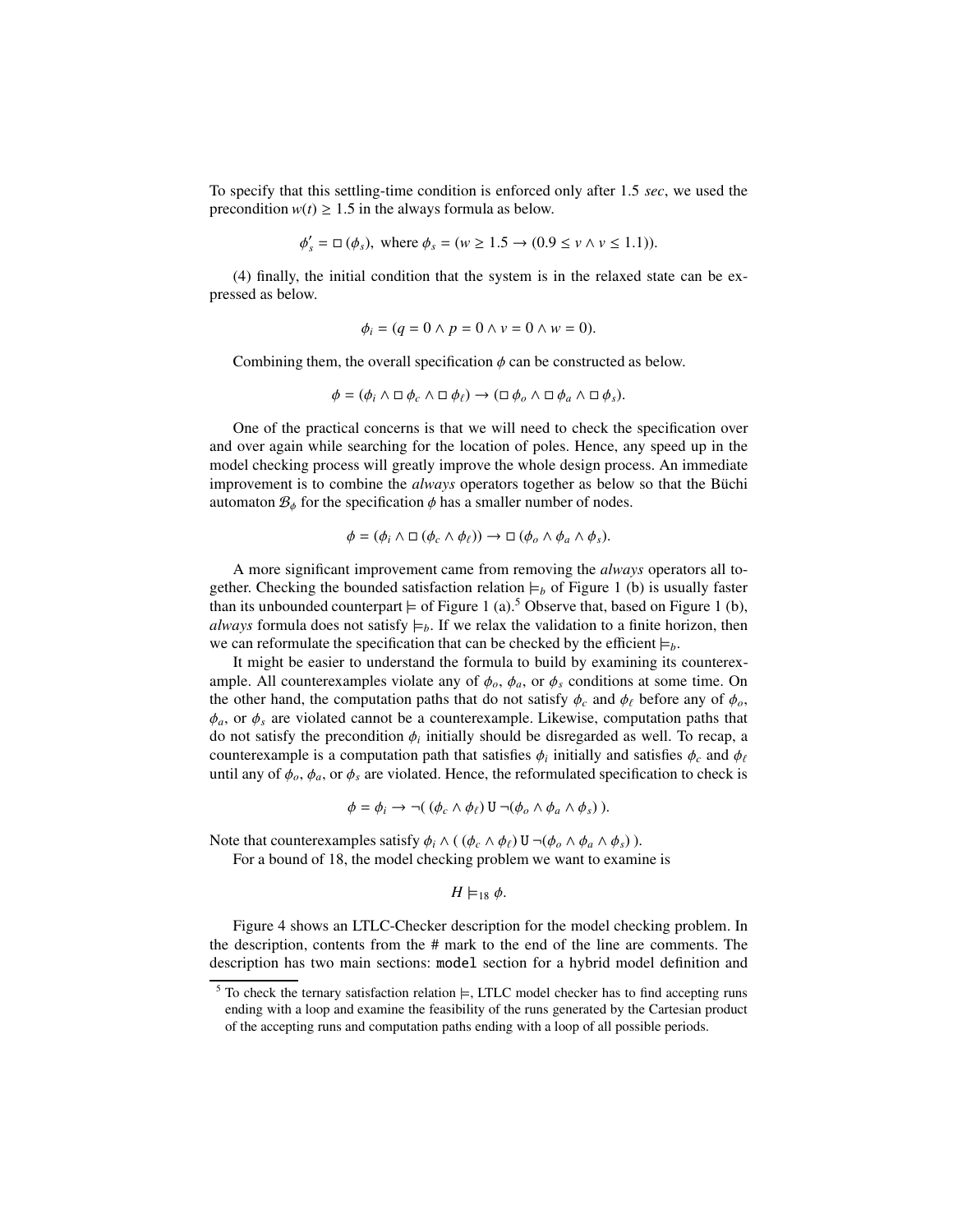```
model:
const
  ### controller params & err bound
  Kq=0.1644,Kp=5.2374,Kv=0.6793,N=0.6833
 EB=0.0005;
var
 ### pitch rate, pitch angle, velocity
  q: state, p: state, v: state,
  ### errors in q, p, v
  eq: input, ep: input, ev: input,
  ### measured q, p, v
  mq: output, mp: output, mv: output,
  ### rotor angle, constant one
 r: input, l: input,
  ### wall-clock, last rotor angle
 w: state, rr: state;
mode
 ### sampled at 100 msec interval
 n = fq = 0.9608*q-0.0005*p-0.0010*v+0.6171*r,
  p = 0.0980*q+1.0000*pv = -0.0888*q+0.9790*p+0.9981*v+0.9457*r,
  mq = q, mp = p, mv = v, rr = r,
   w = w + 0.1*1 \quad \},### sampled at 90 msec interval
  s = fq = 0.9608*q-0.0005*p-0.0010*v+0.6171* r, # # # ex3p = 0.0980 * q + 1.0000 * p +0.0311 * r,
   v =-0.0888*q+0.9790*p+0.9981*v+0.9457*r,<br>mq= 1.0040*q +0.0001*v-0.0631*rr,
                         +0.0001*v-0.0631*rr,mp=-0.0100*q+1.0000*p +0.0003*rr,
   mv= 0.0145*q-0.0980*p+1.0002*v-0.0985*rr,
   rr= r,
   w = w + 0.1*1 };
                                                  edge
                                                   Enn = n \rightarrow n. Ens = n \rightarrow s.
                                                   Esn = s -> n, Ess = s -> s;
                                                  system
                                                 ### ex1, ex2
                                                  sys = ( {n}, {Enn} );
                                                 ### ex3
                                                 # sys = ( {n, s}, {Enn, Ens, Esn, Ess} );
                                                 specification:
                                                  condition
                                                   init = (q=0 \land p=0 \land v=0 \land w=0 \land rr=0),
                                                   overshoot = (v \le 1.1),
                                                   settling_time = (w \ge 1.5 ->
                                                           (0.9 \leq v / \sqrt{v} \leq 1.1)),pitch\_angle = (p \Leftarrow 0.13),
                                                   ebound = ( -EB < eq /\ eq < EB /\
                                                               -EB < ep /\ ep < EB /\
                                                               -EB < ev /\ ev < EB ),
                                                   precond = ctrl_law \wedge 1 = 1 \wedge ebound),
                                                 ### ex1
                                                  ctrl law = (r = N^*l - Ka^*q - Kn^*p - Kv^*v).
                                                 ### ex2
                                                 # ctrl_law = (r = N^*l - Kq^*q - Kp^*p - Kv^*v)- Kq<sup>*</sup>eq - Kp<sup>*</sup>ep - Kv<sup>*</sup>ev),
                                                 # ctrl_law = (r = N^*l - Kq^*mq - Kp^*mp - Kv^*mv),
                                                   spec = (init -> ~ (precond U ~ (overshoot \wedgesettling_time /\
                                                                                    pitch_angle)));
                                                 check
                                                   sys |= spec in 18;
```
Fig. 4. LTLC description for the hybrid system model and the specification.

specification section for describing a model checking problem. Input, output, and state variables are defined after var tag with their corresponding types suffixed. Using the variables, LTI systems and edges are defined after mode and edge tags respectively. A hybrid system comprising the modes and edges is defined after system tag. Regarding the checker description for the operators of LTLC, the logical operators  $\land$ ,  $\lor$ ,  $\neg$ ,  $\rightarrow$ , and  $\leftrightarrow$  are  $\land$ ,  $\land$ ,  $\land$ ,  $\check{\ }$ ,  $\Rightarrow$ , and  $\check{\ }$  -> respectively. The temporal operators **X**, **U**, **R**,  $\diamond$ , and  $\Box$  are X, U, R,  $\Leftrightarrow$ , and [] respectively. Finally, sys  $\vert =$  spec in 18 after check tag describes the model checking problem  $H \models_{18} \phi$ .

To simplify the example, we restricted the locations of poles to  $\{r, r \cdot e^{\frac{\pi}{12}i}, r \cdot e^{-\frac{\pi}{12}i}\}$  and looked for the range of *r* that would make the closed-loop system satisfy the requirements. While model checking the description of Figure 4 with the controller parameters *Kq*, *K p*, *Kv*, and *N* computed from the locations of poles, we found that if *r* is in the range of  $0.700 \le r \le 0.716$ , the controller satisfies the requirements. The responses of a controller when  $r = 0.715$  are in Figure 5 (a) and Figure 5 (b) although their trajectories are disturbed by errors.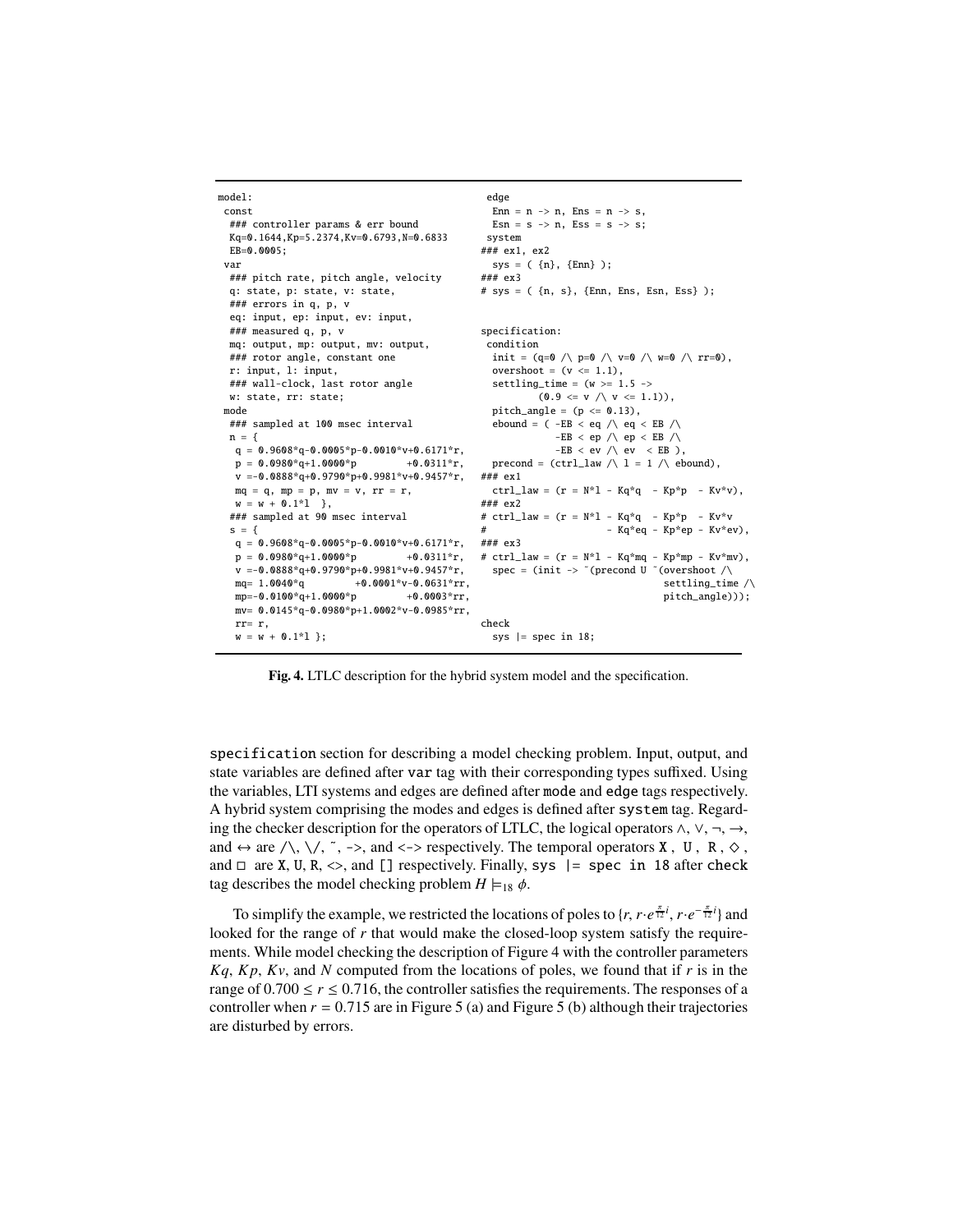#### 5.2 Controller Design with Measurement Errors

Practically all measurements about a system have errors coming from various sources like device errors, environmental noise, and so on. Here, we design a controller that can satisfy the requirements despite the presence of measurement errors. We do not assume that the errors are governed by any dynamics equations or they have any statistical behaviors. Instead, they can take any values in a range and trying to drive the closedloop system to violate the requirements. One can regard the model checking process a two player game: the errors are trying to attack the system to violate the requirements, whereas the controller is trying to make the system comply with them.

We consider a case where additive errors are disturbing some or all of state variables directly. The measurement errors do not alter the underlying system state, but they feed incorrect state information to the controller and have effects on the computation of the next control input. The control law is reformulated as below.

$$
\mathbf{u}(t) = -K \cdot (\mathbf{x}(t) + \mathbf{e}(t)) + N \cdot \ell(t),
$$

where  $e : \mathbb{N} \to \mathbb{R}^{nx}$  is the measurement error function. The state trajectory of the closed-loop system deviates from the ideal one from the next step onward.

For the helicopter example, let  $eq(t)$ ,  $ep(t)$ , and  $ev(t)$  be the measurement errors in the pitch rate, pitch angle, and velocity. Including these errors, the control law is rewritten as below.

$$
r(t) = N \cdot \ell(t) - Kq \cdot (q(t) + eq(t)) - Kp \cdot (p(t) + ep(t)) - Kv \cdot (v(t) + ev(t)).
$$

To describe the new control law in LTLC, we added three input variables *eq*, *ep*, and *ev* respectively for the errors in the pitch rate, pitch angle, and velocity. These variables are added to the state variables *q*, *p*, and *v* in the control law and disturb the computation of the next control input value. The control law in LTLC is

$$
\phi'_c = \Box (\phi_c), \text{ where } \phi_c = (r = N \cdot \ell - Kq \cdot (q + eq) - Kp \cdot (p + ep) - Kv \cdot (v + ev)).
$$

Observe that the additive measurement errors do not touch the system dynamics directly, but disturb the control law and change the state trajectories of the closed-loop system. During the LTLC model checking process, the checker will try to find error functions  $eq(t)$ ,  $ep(t)$ , and  $ev(t)$  that can violate the requirements.

For these measurement errors, we assume that they are always within  $(e, \bar{e})$  range, where  $e = -0.0005$  and  $\bar{e} = 0.0005$ . This *error bound* condition can be expressed in LTLC as follows

$$
\phi'_e = \Box (\phi_e), \text{ where } \phi_e = \underline{e} < \underline{e}q \land \underline{e}q < \overline{e} \land \underline{e} < \underline{e}p \land \underline{e}p < \overline{e} \land \underline{e} < \underline{e}v \land \underline{e}v < \overline{e}.
$$

With the reformulated control law  $\phi_c$  and the error bound condition  $\phi_e$ , the combined formula  $\phi$  to check is as below.

$$
\phi = \phi_i \to \neg((\phi_c \land \phi_\ell \land \phi_e) \mathbf{U} \neg(\phi_o \land \phi_a \land \phi_s)).
$$

When the locations of the poles are  $\{r, r \cdot e^{\frac{\pi}{12}i}, r \cdot e^{-\frac{\pi}{12}i}\}$ , the closed-loop system satisfies the requirements if  $0.703 \le r \le 0.707$ .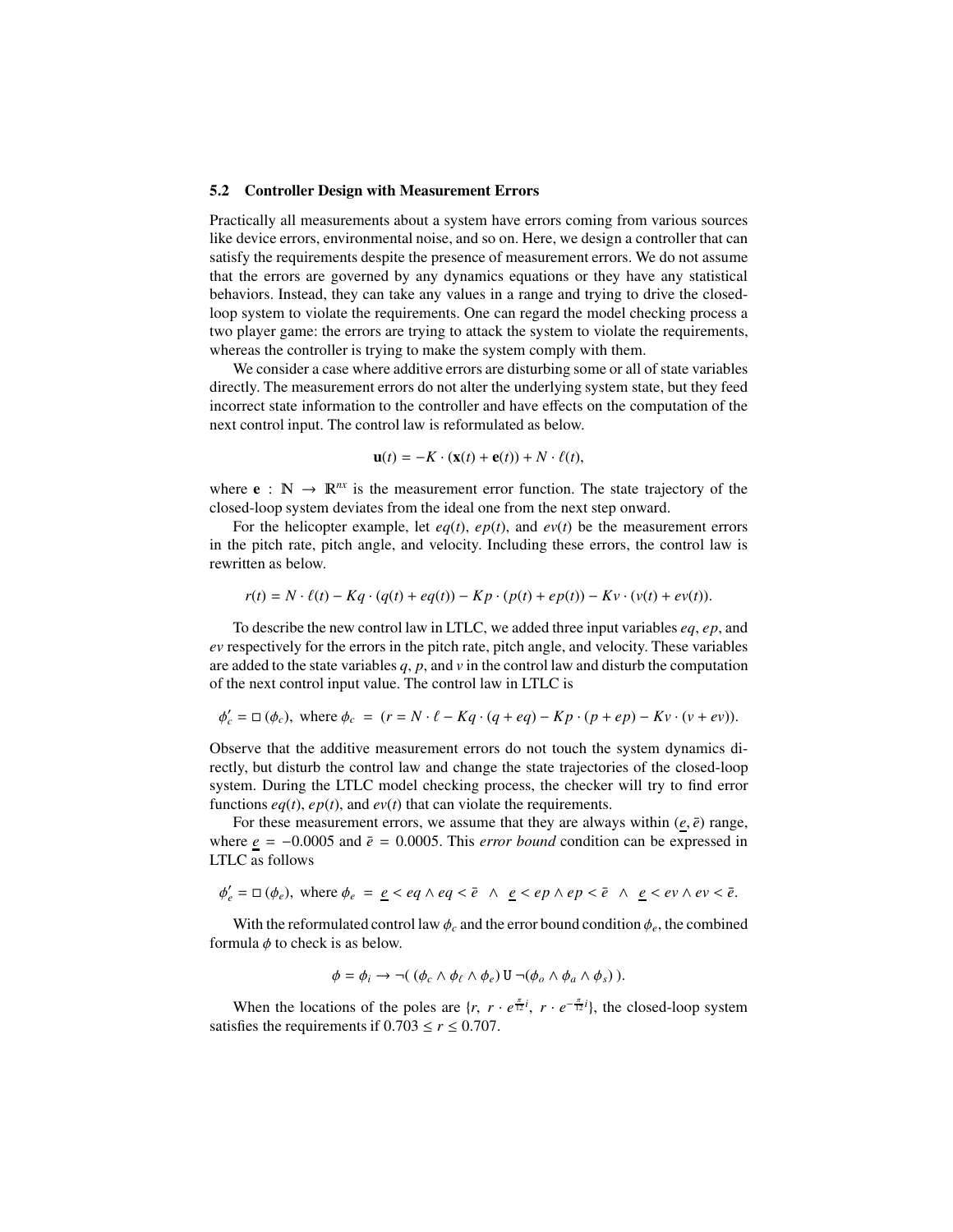

Fig. 5. Helicopter responses of the Pole-placement control. (a) System responses with measurement errors of Section 5.2 and (b) System responses with mode switches of Section 5.3 in every step.

Figure 5 (a) shows the responses of the system when  $r = 0.715$ . Because r is not in the safe range of [0.703, 0.707], the model checker reported a sequence of measurement errors  $eq(t)$ ,  $ep(t)$ , and  $ev(t)$  in the counterexample. Figure 5 (a) is plotted when these error values were added to the states in the control law. Observe that at time 15, the velocity is slightly below 0.9 and the requirement is violated.

#### 5.3 Controller Design with Nondeterministic Dynamics Changes

Unexpected system dynamics change poses a nontrivial challenge to a controller design. Some examples of such systems are: an airplane flying at different altitudes shows different aerodynamics, a car changes its dynamics after shifting the transmission gear, the ADME process of a drug shows different drug kinetics when the drug molecules outnumber the enzymes, and so on. It is desirable or even critical to design a controller that can maintain its required properties regardless of the system dynamics changes. In this section, we will demonstrate how LTLC model checking can help design a controller that is robust against the dynamics changes.

Some smart sensors perform measurements at a specific interval and keep the results in a buffer. On data request, they return the buffered value without making a new measurement. Suppose that the sensors of the helicopter example sample 10 times during a 100 *msec* discretization interval. Then, depending on when the last measurement is buffered and when the data request is made, the data can be as much as 10 *msec* old. Furthermore, if the data requests and the data measurements are closely aligned, the readings can be either without any delay or 10 *msec* stale. To the controller, this buffering effect may look like a system dynamics change. We model this dynamics change by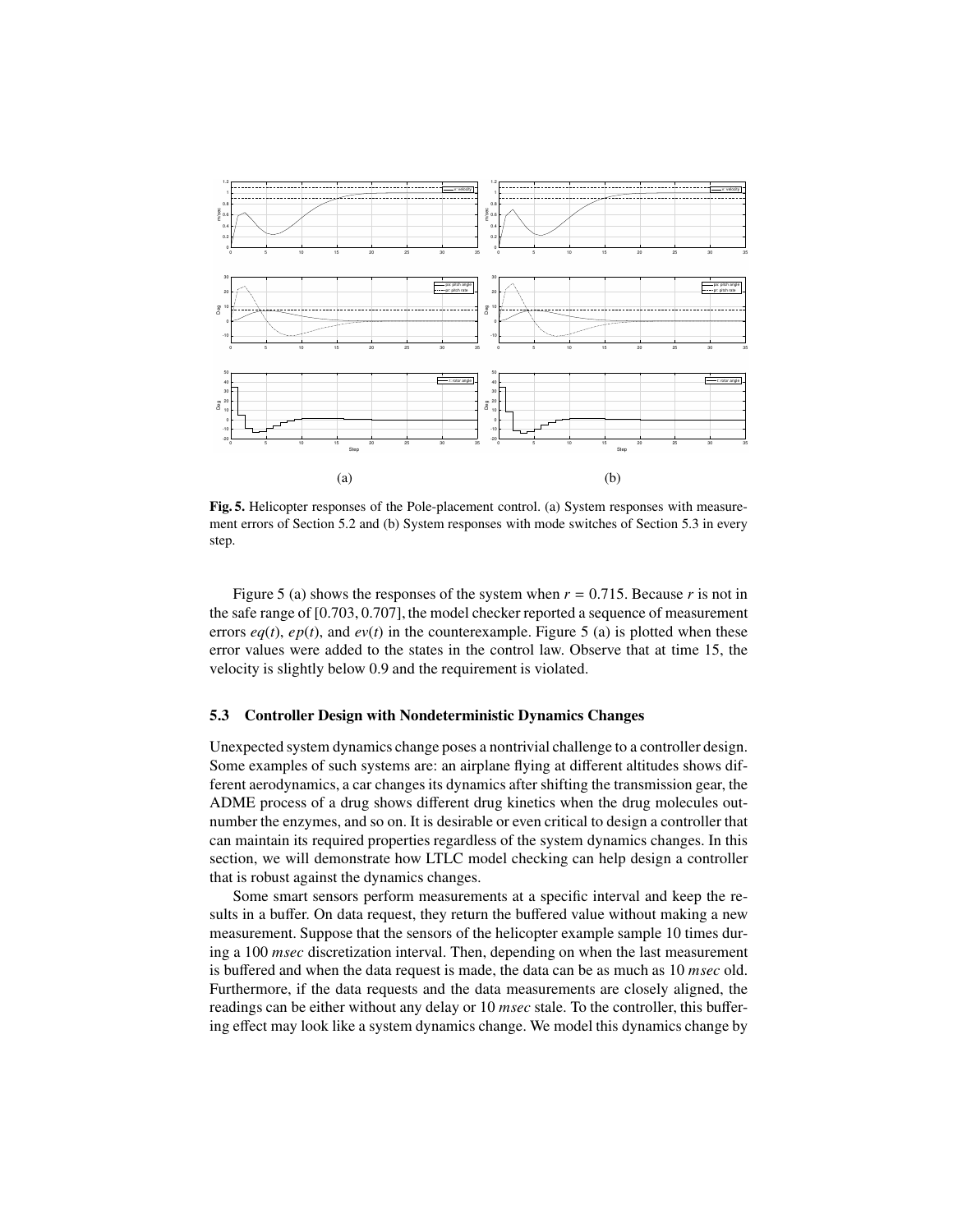a hybrid system with two modes: one for the normal sampling and one for the 10 *msec* hasty sampling.

Discrete-time system dynamics are obtained from their continuous-time counterparts by the ZOH sampling. Let  $\tilde{u}: \mathbb{R} \to \mathbb{R}^{nu}$  and  $\tilde{x}: \mathbb{R} \to \mathbb{R}^{nu}$  be continuous-time trajectories for the input and state variables respectively,  $\mathbf{u}' : \mathbb{N} \to \mathbb{R}^{n}$  and  $\mathbf{x}' : \mathbb{N} \to \mathbb{R}^{n}$ be their discrete-time counterparts, and let the continuous-time dynamics equations of an LTI system be

$$
\frac{d}{dt}\tilde{\mathbf{x}}(t) = F \cdot \tilde{\mathbf{x}}(t) + G \cdot \tilde{\mathbf{u}}(t).
$$

Let  $\delta$  be a buffering delay, *T* be the discretization interval, and  $T' = T - \delta$ , then the discrete-time model has the following dynamics equations.

$$
\tilde{\mathbf{x}}((t+1)\cdot T') = e^{F\cdot T'} \cdot \tilde{\mathbf{x}}(t\cdot T') + \left(e^{F\cdot T'} \cdot \int_0^{T'} e^{-F\cdot \tau} d\tau \cdot G\right) \cdot \tilde{\mathbf{u}}(t\cdot T')
$$
  
=  $A' \cdot \tilde{\mathbf{x}}(t\cdot T') + B' \cdot \tilde{\mathbf{u}}(t\cdot T'),$   
 $\mathbf{x}'(t+1) = A' \cdot \mathbf{x}'(t) + B' \cdot \mathbf{u}'(t).$ 

However, because the actual state trajectory is still governed by Equation (5), and the buffered measurement is from the actual state  $\mathbf{x}(t)$ ,

$$
\mathbf{x}'(t+1) = A' \cdot \mathbf{x}(t) + B' \cdot \mathbf{u}(t). \tag{6}
$$

That is, we need both x' and x state vectors in the model checking. Because doubling the state space significantly slows down the model checking process (it quadruples *A* matrix and doubles  $B$  and  $C$  matrices), we reformulated Equation (6) to make  $x'$  and output vector as below.

$$
\begin{bmatrix} \mathbf{x}'(t+1) \\ \mathbf{u}(t) \end{bmatrix} = \begin{bmatrix} A' & B' \\ \mathbf{0} & 1 \end{bmatrix} \cdot \begin{bmatrix} \mathbf{x}(t) \\ \mathbf{u}(t) \end{bmatrix} = \begin{bmatrix} A' & B' \\ \mathbf{0} & 1 \end{bmatrix} \cdot \begin{bmatrix} A & B \\ \mathbf{0} & 1 \end{bmatrix} \cdot \begin{bmatrix} A & B \\ \mathbf{0} & 1 \end{bmatrix} \cdot \begin{bmatrix} \mathbf{x}(t) \\ \mathbf{u}(t) \end{bmatrix}
$$

$$
= \begin{bmatrix} A' & B' \\ \mathbf{0} & 1 \end{bmatrix} \cdot \begin{bmatrix} A & B \\ \mathbf{0} & 1 \end{bmatrix}^{-1} \cdot \begin{bmatrix} \mathbf{x}(t+1) \\ \mathbf{u}(t) \end{bmatrix} = C' \cdot \begin{bmatrix} \mathbf{x}(t+1) \\ \mathbf{u}(t) \end{bmatrix},
$$

where  $0 \in \mathbb{R}^{2\times 3}$  is a matrix of zeros and  $1 \in \mathbb{R}^{2\times 2}$  is the identity matrix. *C'* exist if the system is *controllable*. Let an extended state vector be  $\mathbf{x}(t) = [q(t), p(t), v(t), w(t), r'(t)]$ , and an output vector be  $y(t) = [q'(t), p'(t), v'(t)]$ , where  $r'(t)$  is the previous value of  $r(t)$ , and  $q'(t)$ ,  $p'(t)$ , and  $v'(t)$  are the measured pitch rate, pitch angle, and velocity respectively. Then, the dynamics equations are

$$
\mathbf{x}(t+1) = A \cdot \mathbf{x}(t) + B \cdot \mathbf{u}(t), \ \mathbf{y}(t) = C \cdot \mathbf{x}(t), \tag{7}
$$

where  $A$  and  $B$  are extended from Equation (5) to accommodate the new state variable *r*<sup> $r$ </sup> with the dynamics  $r'(t + 1) = r(t)$ , and *C* is the first 3 rows of *C*'. The elements of *C* matrix are in the mode *s* of Figure 4.

A hybrid system model can be built as below using the two modes (a normal mode *n* and a hasty mode *s*).

$$
H = \langle U, Y, X, \{n, s\}, \{n \longrightarrow n, n \longrightarrow s, s \longrightarrow n, s \longrightarrow s\} \rangle,
$$
  

$$
n = \langle U, Y, X, A, B, I, 0 \rangle, s = \langle U, Y, X, A, B, C, 0 \rangle,
$$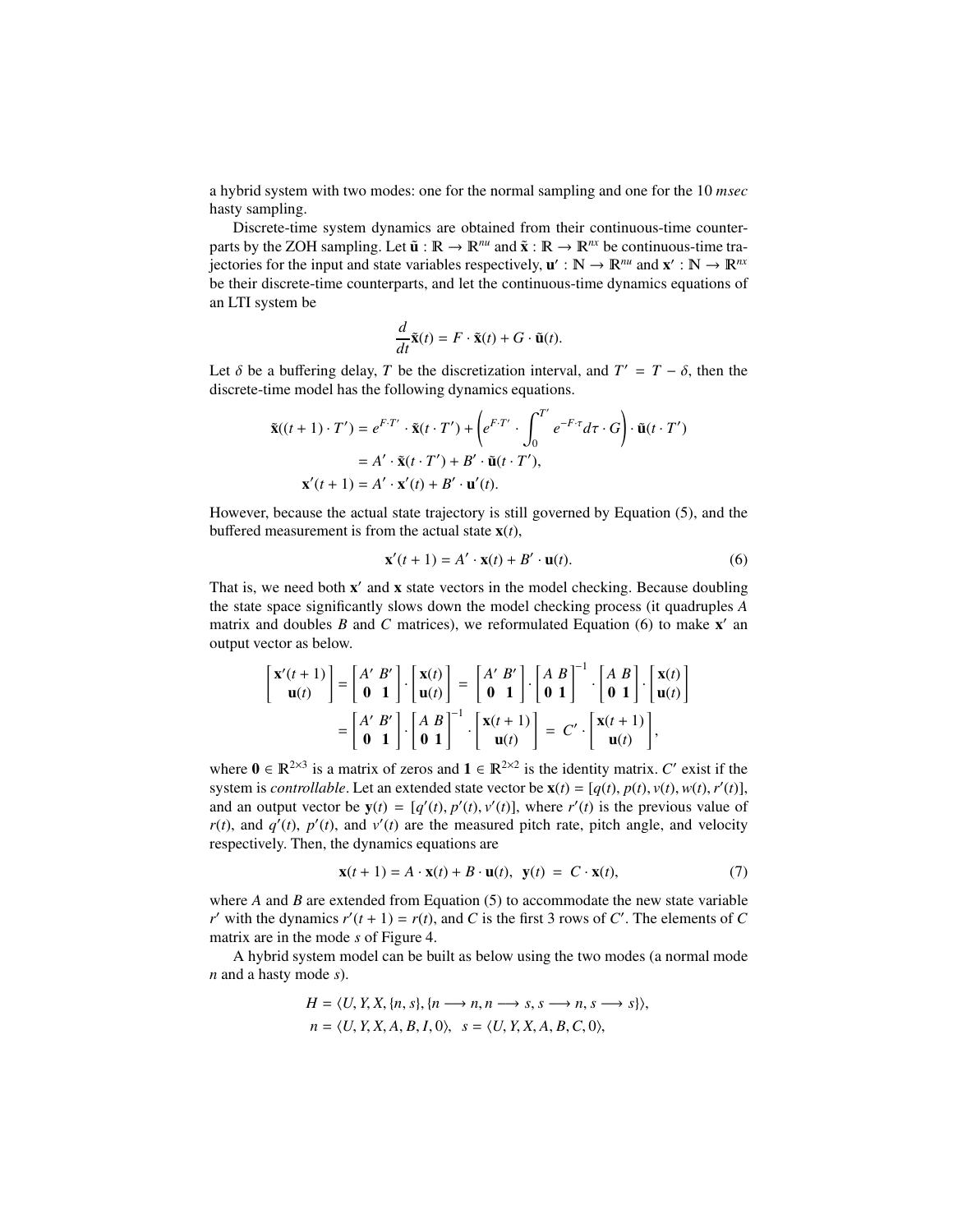where  $U = \{r, \ell\}, Y = \{q', p', v'\}, \text{ and } X = \{q, p, v, w, r'\}.$ The LTLC specification for the control law is

 $\phi'_c = \Box (\phi_c)$ , where  $\phi_c = (r = N \cdot \ell - Kq \cdot q' - Kp \cdot p' - Kv \cdot v')$ .

Using the new control law  $\phi_c$ , the LTLC formula to check is

$$
\phi = \phi_i \to \neg((\phi_c \land \phi_\ell) \mathbf{U} \neg (\phi_o \land \phi_a \land \phi_s)).
$$

Like the previous examples, when the locations of the poles are  $\{r, r \cdot e^{\frac{\pi}{12}i}, r \cdot e^{-\frac{\pi}{12}i}\}$ , the closed-loop system satisfies the requirements if  $0.700 \le r \le 0.715$ . Figure 5 (b) shows the trajectories of input, output, and state variables when  $r = 0.715$  and the system mode switches between *n* and *s* at every step. The figure shows that the closed-loop system satisfies the requirements despite the mode switches.

### 6 Acknowledgement

This work was supported by MSIP, Korea under the ITCCP program (IITP-2015-R0346- 15-1007) and by KEIT under the GATC program (10077300).

# 7 Conclusion

Using the LTLC model checking technique, required properties about a control system can be formally specified and the controller can be designed to satisfy the requirements. We proposed a controller design method guided by LTLC model checking results and showed that the resulting closed-loop system is robust against errors not just stochastically disturbing the system but also systematically hampering it as well.

One of the missing elements in the proposed technique is the state observer. Instead of adding measurement noise directly to the state variables, we are working on extending the model checking technique to incorporate state observers like a Kalman filter [21]. We are expecting a more efficient controller design using the probability distributions of errors.

With the advances in CPS and IoT technologies, computer systems will interact more tightly with physical systems. Because the behaviors of physical systems are commonly modeled by differential equations, a natural way to interface cyber systems and physical systems is a logic that can handle quantitative values. We believe many quantitative techniques, including the proposed LTLC model checking technique, will produce many fruitful results.

### **References**

- 1. LTLC-Checker: https://sites.google.com/site/youngminkwon.
- 2. R. Alur and D. L. Dill. A theory of timed automata. In *Theoretical Computer Science*, volume 126, pages 183–235. Elsevier Science Publishers Ltd., April 1994.